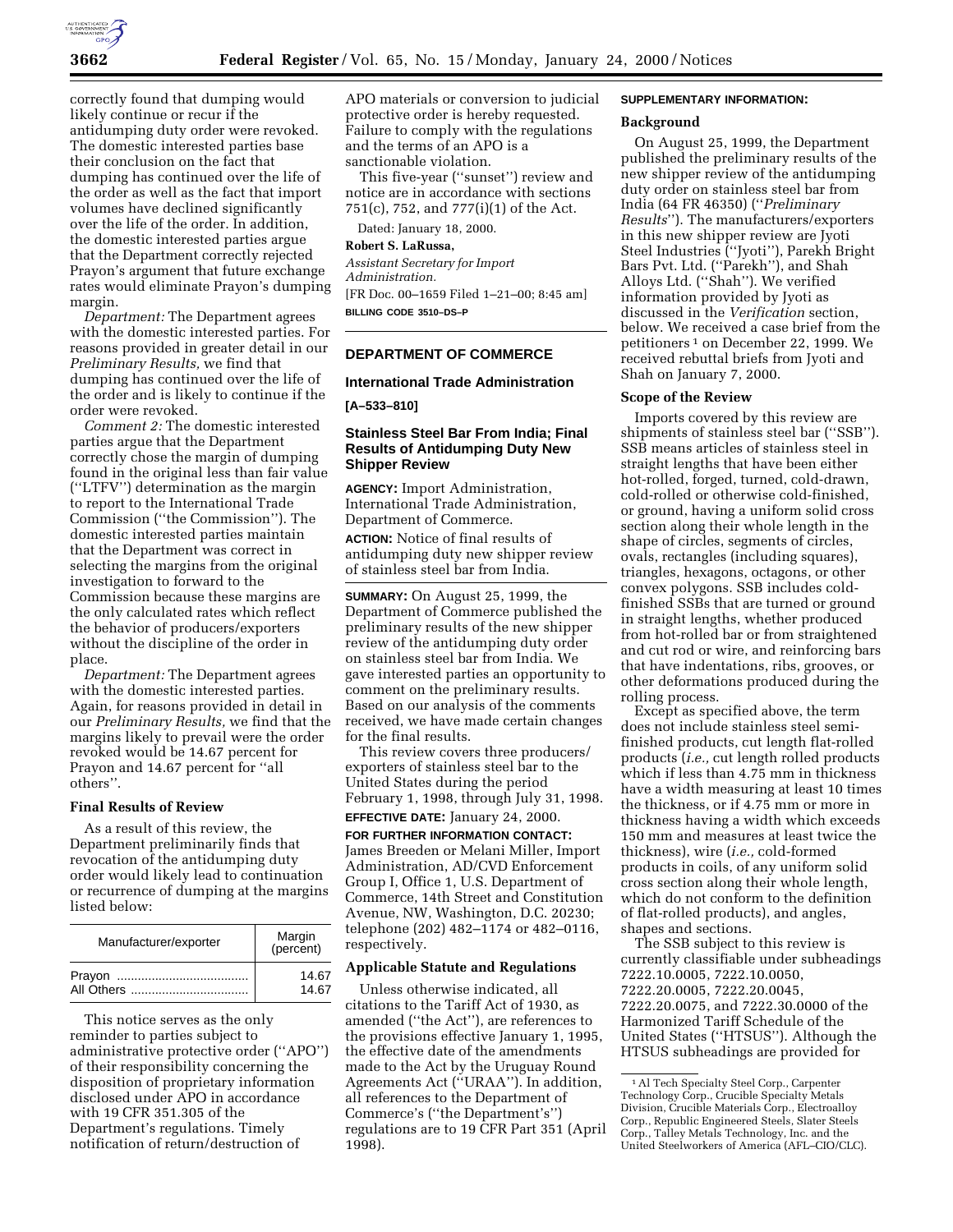convenience and customs purposes, our written description of the scope of this review is dispositive.

# **Verification**

As provided in section 782(i) of the Act, we verified information provided by Jyoti using standard verification procedures, including on-site inspection of the manufacturer's facilities, the examination of relevant cost data and financial records, and selection of original documentation containing relevant information. Our verification results are outlined in the public and business proprietary versions of the verification report, dated December 13, 1999.

#### **Comparisons**

We calculated export price and normal value based on the same methodology used in the *Preliminary Results*, with the following exceptions:

With respect to Shah, we used facts available as discussed in the *Use of Facts Otherwise Available* section, below.

For Jyoti, we adjusted its direct material costs, internal taxes on direct material purchases, direct labor costs, variable overhead costs, general and administrative costs, interest expenses, and international freight expense based on information gathered at verification. *See* Memorandum to Susan H. Kuhbach: ''Jyoti Steel Industries Verification Report'' dated December 13, 1999 (''Verification Report'') and ''Companyspecific Calculation Notes for Final Results: Jyoti Steel Industries'' dated January 15, 2000.

#### **Use of Facts Otherwise Available**

Section 776(a)(2)(A) of the Act provides for the use of facts available when an interested party withholds information that has been requested by the Department. As described in more detail below, Shah failed to provide information explicitly requested by the Department; therefore, we have used facts otherwise available in determining Shah's dumping margin.

However, pursuant to section 782(e) of the Act, in using the facts otherwise available we must determine whether information Shah already submitted for the record of this review may be used in calculating a dumping margin. Section 782(e) of the Act provides that the Department shall not decline to consider information that is submitted by an interested party and that is necessary to the determination but which does not meet all the applicable requirements established by the Department if—

(1) the information is submitted by the deadline established for its submission;

(2) the information can be verified;

(3) the information is not so incomplete that it cannot serve as a reliable basis for reaching the applicable determination;

(4) the interested party has demonstrated that it acted to the best of its ability in providing the information and meeting the requirements established by the Department with respect to the information; and

(5) the information can be used without undue difficulties.

While Shah did respond to our original questionnaire and supplemental questionnaires, it refused our request to revise its constructed value (''CV'') using cost data relevant to the POR, or in the alternative, explain or document why the cost data it did submit was representative of the costs incurred during the POR. Because of Shah's refusal to respond to our requests for additional information, we did not verify the company as planned. Thus, pursuant to section 782(e)(3), we found the information on the record so incomplete for the POR being examined that we determined that it could not serve as a reliable basis for calculating a dumping margin. Also, pursuant to section 782(e)(4), Shah failed to act to the best of its ability in providing the requested information. Consequently, we are not using any of the information submitted by Shah for our final results and are relying instead on facts available.

In selecting from among the facts otherwise available, section 776(b) of the Act provides that the Department may use an inference that is adverse to the interests of a party if it determines that party has failed to cooperate to the best of its ability. On August 19, 1999, we issued a supplemental questionnaire to Shah, which instructed the company to either revise its CV database based on costs incurred during the POR or to submit supporting documentation as to why its fiscal year cost information accurately reflected the costs incurred by the company during the POR. In its supplemental questionnaire response, Shah failed to address either issue. We issued Shah another supplemental questionnaire on September 29, 1999, requesting that it submit CV data based on actual costs incurred during the POR. Shah responded in its October 16, 1999, supplemental questionnaire response that it was not revising its CV database and that it was continuing to provide CV information based on fiscal year 1998–1999 data.

We find that by not providing necessary information specifically requested by the Department, Shah failed to cooperate to the best of its ability. Therefore, in selecting facts available, we have determined that an adverse inference is warranted. As adverse facts available, we have assigned a margin of 21.02 percent to Shah's sales of the subject merchandise.

This margin, calculated for sales by Mukand Limited during the original less than fair value ("LTFV") investigation, represents the highest weighted-average margin determined for any firm during any segment of this proceeding. Information from prior segments of the proceeding constitutes secondary information and section 776(c) of the Act provides that the Department shall, to the extent practicable, corroborate that secondary information from independent sources reasonably at its disposal. The Statement of Administrative Action (''SAA'') provides that ''corroborate'' means simply that the Department will satisfy itself that the secondary information to be used has probative value (*see*, H.R. Doc. 103–316, Vol. 1, 870 (1994)).

To corroborate secondary information, the Department will, to the extent practicable, examine the reliability and relevance of the information to be used. However, unlike other types of information, such as input costs or selling expenses, there are no independent sources for calculated dumping margins. Thus, in an administrative review, if the Department chooses as adverse facts available a calculated dumping margin from a prior segment of the proceeding, it is not necessary to question the reliability of the margin for that time period. With respect to the relevance aspect of corroboration, however, the Department will consider information reasonably at its disposal as to whether there are circumstances that would render a margin inappropriate. Where circumstances indicate that the selected margin is not appropriate as adverse facts available, the Department will disregard the margin and determine an appropriate margin (*see, e.g., Fresh Cut Flowers from Mexico; Final Results of Antidumping Duty Administrative Review*, 61 FR 6812, 6814 (Feb. 22, 1996) (where the Department disregarded the highest margin as adverse facts available because the margin was based on another company's uncharacteristic business expense resulting in an unusually high margin)).

As discussed above, it is not necessary to question the reliability of a calculated margin from a prior segment of the proceeding. Further, there are no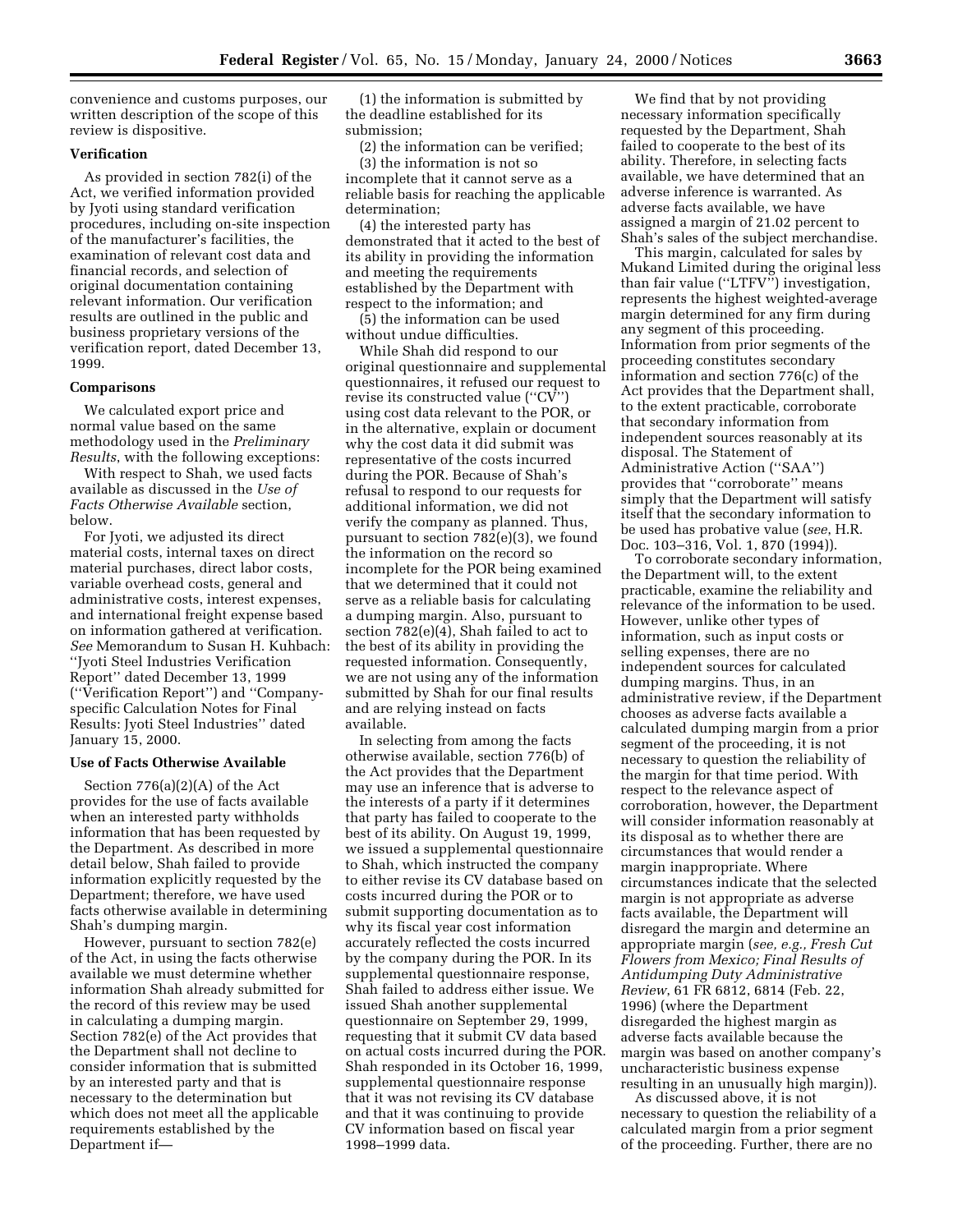circumstances indicating that this margin is inappropriate as facts available. Therefore, we find that the 21.02 percent rate is corroborated.

In our *Preliminary Results*, we applied a total adverse facts available margin for Parekh. We have not changed this finding for these final results. For a detailed explanation of our reasons for applying adverse facts available, please see our *Preliminary Results* and the Department's response to Comment 1 below.

#### **Interested Party Comments**

In accordance with 19 CFR 351.309, we invited interested parties to comment on our *Preliminary Results*. We received written comments from the petitioners and rebuttal comments from Jyoti and Shah.

# *Comment 1: Use of Facts Available for Parekh and Shah*

The petitioners argue that the Department should rely on facts available for Parekh and Shah for purposes of the final results because each company failed to report critical information required for the calculation of dumping margins. With respect to Parekh, the petitioners note that the company failed to respond to the Department's supplemental request for information. Therefore, the petitioners argue that the Department should continue to rely on facts available when calculating Parekh's margin, as it did in the *Preliminary Results*. With respect to Shah, the petitioners argue that the Department has no choice but to apply the facts otherwise available because the company failed to report costs of production in a manner consistent with Department requirements and provided no explanation for its failure to do so. In support of their argument, the petitioners cite to the Department's December 17, 1999, memorandum which states that Shah's failure to comply with Department requests warrants the use of adverse facts available. *See* December 17, 1999, Memorandum from Team to Richard Moreland, ''Failure by Shah Alloys to Respond to Requests for Information.''

Shah argues that the CV information it provided to the Department was the only cost data that it had available when it received the Department's requests. Therefore, Shah contends that it has cooperated to the best of its ability with the Department requests for information.

#### Department's Position

We agree with the petitioners and have applied the facts otherwise available to both Shah and Parekh for

the final results. As discussed in the *Preliminary Results*, we did not have the data necessary to calculate a dumping margin for Parekh, because Parekh failed to respond to the Department's supplemental questionnaire and request for cost information, and discontinued all communication with the Department. In light of this withholding of necessary information, pursuant to section 776(a)(2)(A) of the Act, we found it necessary to apply the facts available. Furthermore, not only did Parekh fail to provide necessary information specifically requested by the Department and to discontinue its participation in this review, Parekh provided the Department with no explanation or reasons for its failure to participate. Based on these facts, pursuant to section 776(b) of the Act, we determined that Parekh failed to cooperate to the best of its ability; therefore, we used an adverse inference when selecting among the facts otherwise available.

Moreover, we corroborated the facts available rate applied to Parekh as explained in the *Preliminary Results*. We have received no information that would call into question our corroboration of that rate and, therefore, continue to use it for our final results.

As noted above in the *Facts Otherwise Available* section, Shah did not submit information requested by the Department and failed to cooperate by not acting to the best of its ability to comply with a request for information. As was stated in the Department's December 17, 1999, memorandum, although Shah did submit cost information, that information was based on a time period that included eight months that were not included in the POR. We gave Shah numerous opportunities to explain why this data was representative of the costs incurred during the POR or to revise its data, opportunities that were declined by Shah. At the time the Department requested the cost information, Shah offered no explanation as to why it chose not to take advantage of the opportunities provided by the Department. It is only now, in its rebuttal brief, that Shah informs the Department that the cost data it had provided was the only cost data that it had available when it received the Department's requests. However, we find that this explanation is belated.

Section  $776(a)(2)(A)$  of the Act provides for the use of facts available when an interested party withholds information that has been requested by the Department. As explained in the *Facts Otherwise Available* section above and in our *Preliminary Results*, because

we found that both Shah and Parekh withheld critical information that was requested by the Department, the use of facts otherwise available is appropriate.

Furthermore, as is also noted above, in accordance with section 776(b) of the Act, if the Department finds that an interested party has failed to cooperate by not acting to the best of its ability to comply with a request for information, the Department may use an inference that is adverse to the interests of that party in selecting from among the facts otherwise available. Because we found that neither Shah nor Parekh cooperated to the best of its ability, the use of an adverse inference is also appropriate for the final results for both Shah and Parekh.

#### *Comment 2: The Department Should Apply Facts Available to Jyoti*

The petitioners argue that Jyoti has significantly impeded the proceeding by failing to report its sales to third country markets and, therefore, the Department should rely on facts available for Jyoti. Moreover, contrary to Jyoti's explanation at verification that it misunderstood the Department's reporting instructions, the petitioners allege that record evidence indicates Jyoti clearly understood the Department's instructions. Given that Jyoti has intentionally withheld information requested, the Department should disregard the constructed value information submitted by Jyoti as the basis for the calculation of normal value and assign an adverse facts available rate to Jyoti for the final results. In support of their argument, the petitioners cite *Stainless Steel Sheet and Strip in Coils From Taiwan, Notice of Final Determination of Sales at Less than Fair Value*, 64 FR 30592 (June 8, 1999) (''*Sheet and Strip from Taiwan*''), in which the Department applied adverse facts available to a respondent company that failed to report all of its home market sales.

Jyoti argues that it reported the sales that are identical to its U.S. sales. The company states that the merchandise it sold to third country markets is different in physical and chemical properties. Thus, according to Jyoti, those sales should not have been reported.

#### Department's Position

As discussed in the *Preliminary Results,*Jyoti reported that it had a viable home market and no thirdcountry market sales of the foreign like product. We agreed with Jyoti that it had a viable home market, but preliminarily determined that a ''particular market situation'' existed making it inappropriate to use home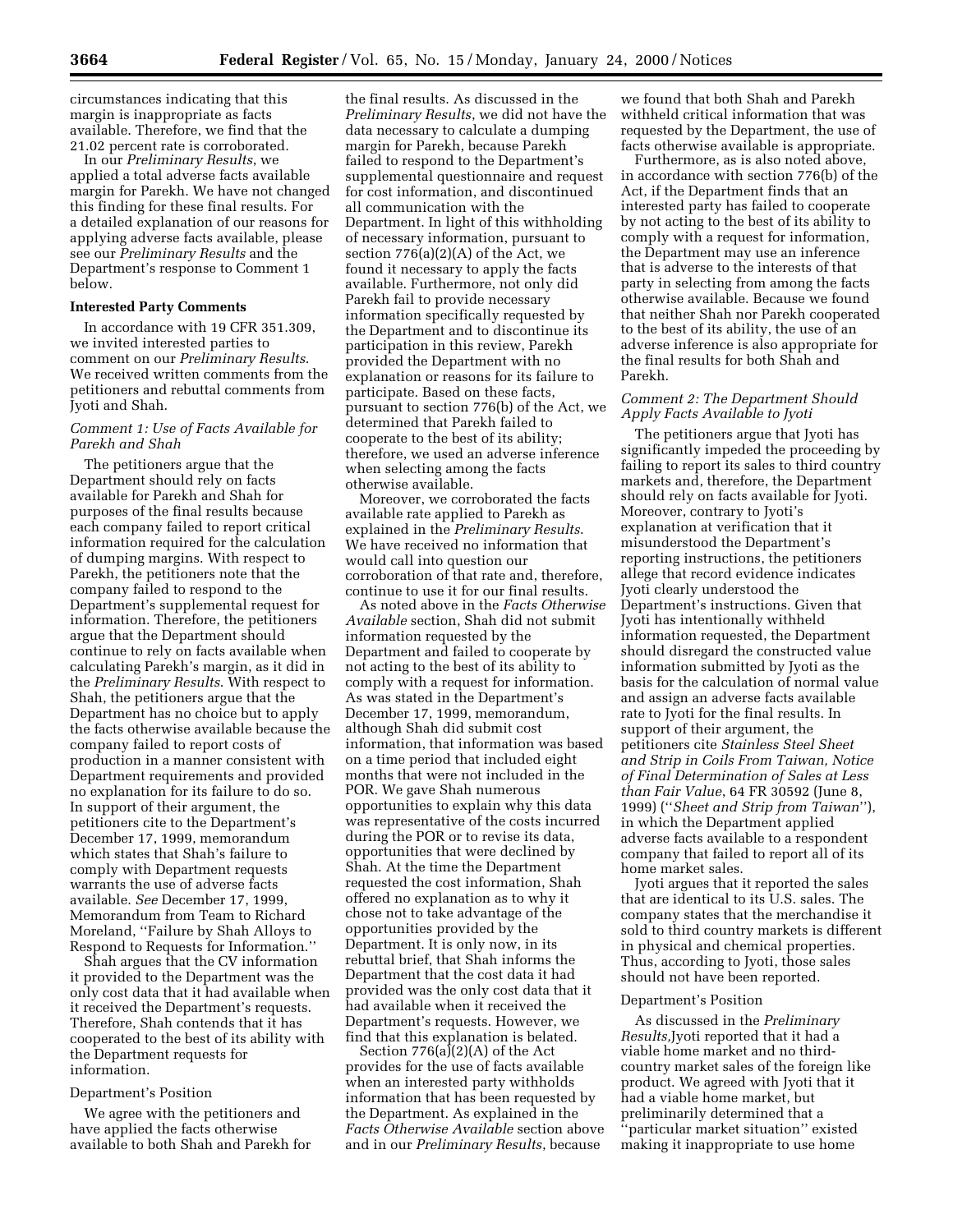market sales as a basis for normal value. Therefore, based upon our

understanding at the time that Jyoti had no third country sales, we requested and received CV information from Jyoti and used it as the basis for normal value for the preliminary results. At verification, we discovered that Jyoti did make thirdcountry sales of the foreign like product during the POR. However, as discussed in the verification report, we believe that the misreporting was based on a misunderstanding and that information was not intentionally withheld from the Department. *See* page 3 of the *Verification Report*.

We do not agree that applying adverse facts available is appropriate in this situation. Unlike the situation in *Sheet and Strip from Taiwan*, in this instance we find that Jyoti has had difficulty understanding our reporting instructions. This situation is complicated by the fact that it is the first time the company is involved with an antidumping proceeding. Jyoti's misunderstanding was substantiated at verification when company officials expressed their confusion regarding the reporting of third-country sales. Jyoti's rebuttal comments also illustrate its continued misunderstanding. While we have not found that Jyoti fully complied with this request for information, we have not found that this error in reporting demonstrates Jyoti's failure to cooperate to the best of its ability. Rather, Jyoti's subsequent responses to our supplemental questions and its cooperation at verification are indicative of a cooperative respondent. In addition, the CV information was verified by the Department and can be used without difficulties. Moreover, the information is complete and can serve as a reliable basis for calculating an antidumping duty margin.

# *Comment 3: Jyoti's CV Reporting Methodology*

The petitioners contend that the information obtained by the Department at verification demonstrates that Jyoti's reporting methodology is flawed. Specifically, the petitioners argue that Jyoti's use of a single, average cost for all of its products fails to measure accurately the direct labor and overhead expenses allocable to the different bar sizes produced by Jyoti. The petitioners contend that Jyoti's failure to revise its allocation methodology, despite the requests made by the Department, warrants the use of facts available.

Jyoti contends that the size and simplicity of its operations does not necessitate allocating labor and overhead costs differently across the various bar sizes it produces. Jyoti

further argues that any deviations from the single, average cost it reported are marginal and do not have an impact on the calculation of CV.

#### Department's Position

Although we found at verification that the allocation methodology used in Jyoti's questionnaire response contained certain errors, we agree with Jyoti that none of these errors was so significant as to warrant the rejection of Jyoti's data. In general, when we deem a respondent's data to be acceptable, our practice is to correct it for errors found at verification. Accordingly, we have reallocated Jyoti's direct labor and variable overhead expenses based on the information collected at verification for purposes of the final results.

# *Comment 4: Jyoti's Calculation of U.S. Credit Expense Is Incorrect*

The petitioners argue that Jyoti's calculation of U.S. credit expense does not take into account the correct number of days between the shipment of the merchandise and the receipt of payment from the customer. According to the petitioners, the Department should adjust this expense to reflect the correct number of days outstanding between shipment and customer payment.

Jyoti argues that it has correctly used the number of days between the issuance of the invoice and receipt of payment from its bank.

#### Department's Position

We disagree with the petitioners that the calculation of credit expense is incorrect. The Department's preference is to use actual credit cost information. As discussed in the *Verification Report*, Jyoti finances its exports accounts receivable by entering into a discount arrangement with its bank. *See* page 4 of the *Verification Report*. Jyoti has submitted on the official record bank documentation detailing the credit costs incurred in connection with its U.S. sale. This information was also reviewed at verification. Because the reported amount represents the actual credit expenses incurred by Jyoti, we have continued to use it for our final results.

# *Comment 5: The Department Should Reject Jyoti's Offsets to Constructed Value*

The petitioners argue that the Department should not allow an adjustment to constructed value for internal taxes on raw material purchases because Jyoti failed to provide evidence of rebates from the government. The petitioners note that it is the Department's practice to allow an

adjustment for tax rebates only if a respondent can demonstrate a link between claimed rebates and its cost of manufacture. *See Canned Pineapple Fruit From Thailand, Final Results and Partial Recession of Antidumping Duty Administrative Review*, 64 FR 69481, 69485 (December 13, 1999). According to the petitioners, Jyoti failed to provide such a link and, thus, the Department should not allow this cost adjustment.

Jyoti contends that there is a direct link between the sales tax rebate and the cost of manufacture. However, Jyoti argues that this tax rebate is difficult to document because reimbursement occurs through the reduction of taxes payable to the government.

#### Department's Position

We agree with the petitioners, in part. At verification, company officials were unable to provide supporting documentation with respect to the rebates received in connection with sales taxes paid on raw material purchases. Accordingly, we have not made an adjustment to Jyoti's CV data for these tax rebates. However, company officials were able to document the refund of excise duties paid on the raw materials used to produce subject merchandise. Therefore, we have offset Jyoti's CV data by the amount of excise duties refunded in connection with the purchase of the raw materials used in the production of the subject merchandise.

#### **Final Results of Review**

As a result of this review, we find that the following margins exist for the period February 1, 1998, through July 31, 1998:

| Manufacturer/Exporter | Margin<br>(percent)    |
|-----------------------|------------------------|
| Parekh<br>Shah        | 0.00<br>21.02<br>21.02 |

The Department will disclose to a party to the proceeding calculations performed in connection with these final results within five days after the date of announcement or, if there is no public announcement, within five days after the date of publication of this notice. *See* 19 CFR 351.224. The result of this review shall be the basis for the assessment of antidumping duties on entries of merchandise covered by the review and for future deposits of estimated duties for the manufacturers/ exporters subject to this review. We have calculated an importer-specific duty assessment rate based on the ratio of the total amount of antidumping duties calculated for the examined sales